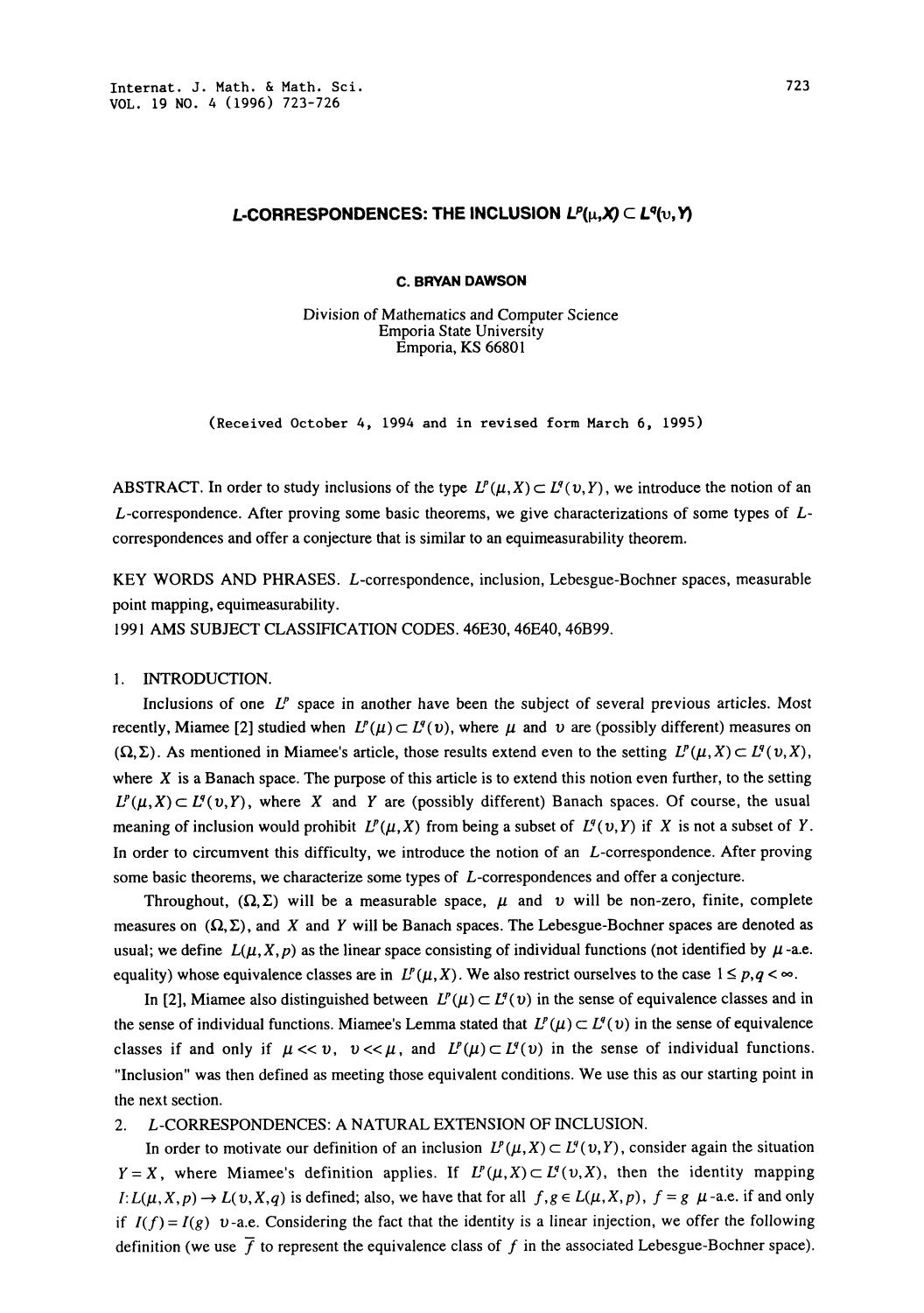To simplify matters, during the sequel whenever we write  $T: L(\mu, X, p) \to L(\nu, Y, q)$  we mean that T is injective and linear.

DEFINITION. A map  $T: L(\mu, X, p) \to L(\nu, Y, q)$  is called an L-correspondence if  $\hat{T}: L^{\nu}(\mu, X) \to$  $L^{q}(v,Y)$  defined by  $\hat{T}(\bar{f})=\overline{T(f)}$  is well defined and injective. If, in addition, T maps onto every equivalence class that it maps into, it is called exact.

It is simple to show, given the above definition, that any  $T: L(\mu, X, p) \to L(\nu, Y, q)$  is an Lcorrespondence if and only if it has the property that  $f = g$   $\mu$ -a.e. if and only if  $T(f) = T(g)$  v-a.e. for all  $f, g \in L(\mu, X, p)$ . That, in a sense, corresponds to Miamee's Lemma. However, the analogy does not hold completely; it is possible to have an L-correspondence with  $\mu$  not absolutely continuous with respect to  $v$  (see the example at the end of this article).

A look at Miamee's "Main Theorem" suggests that  $\hat{T}$  may have to be bounded. To see that this is not the case, let  $\Omega = {\omega}$  and let  $\mu: \Sigma = {\varnothing, \Omega} \rightarrow \mathbb{R}$  be given by  $\mu(\varnothing) = 0$  and  $\mu(\Omega) = 1$ . Then  $L(\mu, X, p) = X$  and  $L(\mu, Y, q) = Y$ , and any injective unbounded linear operator from X to Y gives an unbounded  $L$ -correspondence. However, a theorem analagous to the other direction of Miamee's theorem does hold, as presented next.

**PROPOSITION** 1. Suppose  $T: L(\mu, X, p) \to L(\nu, Y, q)$  satisfies  $f = g \mu$ -a.e. if  $T(f) = T(g) \nu$ -a.e. and there is a positive constant C such that  $\|\overline{T(f)}\|_{q,v} \leq C\|\overline{f}\|_{p,\mu}$  for all  $f \in L(\mu,X,p)$ . Then T is an Lcorrespondence.

**PROOF.** Suppose  $f = g$   $\mu$ -a.e.; then  $\|\overline{f-g}\|_{p,\mu} = 0$ . Thus,  $\|\overline{T(f-g)}\|_{q,\nu} = 0$  and  $T(f) = T(g)$   $\nu$ a.e.

If T is an L-correspondence such that  $\hat{T}$  is bounded, we will call T bounded. Note also that if T happens to be continuous in the topology of pointwise convergence, Miamee's closed graph argument shows that  $T$  is bounded.

We now wish to show that  $L$ -correspondences are, in some sense, the same as inclusion in the setting  $Y = X$ . The sense in which this is true will be given after the next theorem.

THEOREM 2. Suppose  $S: X \to Y$  is a linear map and  $T: L(\mu, X, p) \to L(\nu, Y, q)$  is defined by  $T(f) = S \circ f$ . We have (i) if S is a continuous injection and  $L^p(\mu, X) \subset L^q(\nu, X)$ , then T is a bounded Lcorrespondence; (ii) if S is an isomorphism and T is an L-correspondence then  $L^p(\mu, X) \subset L^q(\nu, X)$ .

PROOF. For (i), suppose  $L^p(\mu,X) \subset L^q(\nu,X)$ . By Miamee's theorem, there is a positive constant C such that  $||f||_{q,v} \leq C||f||_{p,\mu}$  for all  $f \in L(\mu,X,p)$ . Let T be as stated. Since  $v \ll \mu$ , it can be seen that  $S \circ f$  is measurable by taking limits of simple functions. Also,  $\int_{0}^{1} \|T(f)(\omega)\|^q d\nu(\omega) \leq$  $\|\int \sin^{\alpha} |f(\omega)||^q dv(\omega) < \infty$ , and T is well-defined. It is straightforward to show that T is linear and injective. Thus, the integral inequality just obtained shows that T is bounded. Now, suppose  $T(f) = T(g)$  $v$ -a.e. Then  $S(f(\omega)) = S(g(\omega))$  v-a.e., and  $f(\omega) = g(\omega)$  v-a.e. since S is injective. But,  $\mu \ll v$ , and therefore  $f = g \mu$ -a.e. By Proposition 1, T is a (bounded) L-correspondence.

Suppose the hypotheses of (ii) hold. Then  $f = g$   $\mu$ -a.e. if and only if  $T(f) = T(g)$  v-a.e. Also, since S is an isomorphism,  $T(f) = T(g)$  v-a.e. if and only if  $f = g$  v-a.e. Let  $0 \neq x \in X$ . Then  $x\chi_{E} = 0$  $\mu$ -a.e. if and only if  $x\chi_E = 0$  v-a.e., and we have both  $\mu \ll v$  and  $v \ll \mu$ . Thus, given  $f \in L(\mu, X, p)$ ,  $\int_{\Omega} ||f(\omega)||^q dv(\omega) = \int_{\Omega} ||S^{-1}(T(f)(\omega))||^q dv(\omega) \leq ||S^{-1}||^q \int_{\Omega} ||T(f)(\omega)||^q dv(\omega) < \infty$ , and  $f \in L(\nu,X,q)$ . By Miamee's Lemma,  $L^p(\mu, X) \subset L^q(\nu, X)$ .

COROLLARY 3.  $L^p(\mu,X) \subset L^q(\nu,X)$  if and only if the identity map  $I: L(\mu,X,p) \to L(\nu,X,q)$  is an  $L$ -correspondence. When  $I$  is an  $L$ -correspondence, it is both bounded and exact.

It can be shown that if the isomorphism S in Theorem 2 is surjective and  $T(f) = S \circ f$  defines an Lcorrespondence, then  $T$  is exact.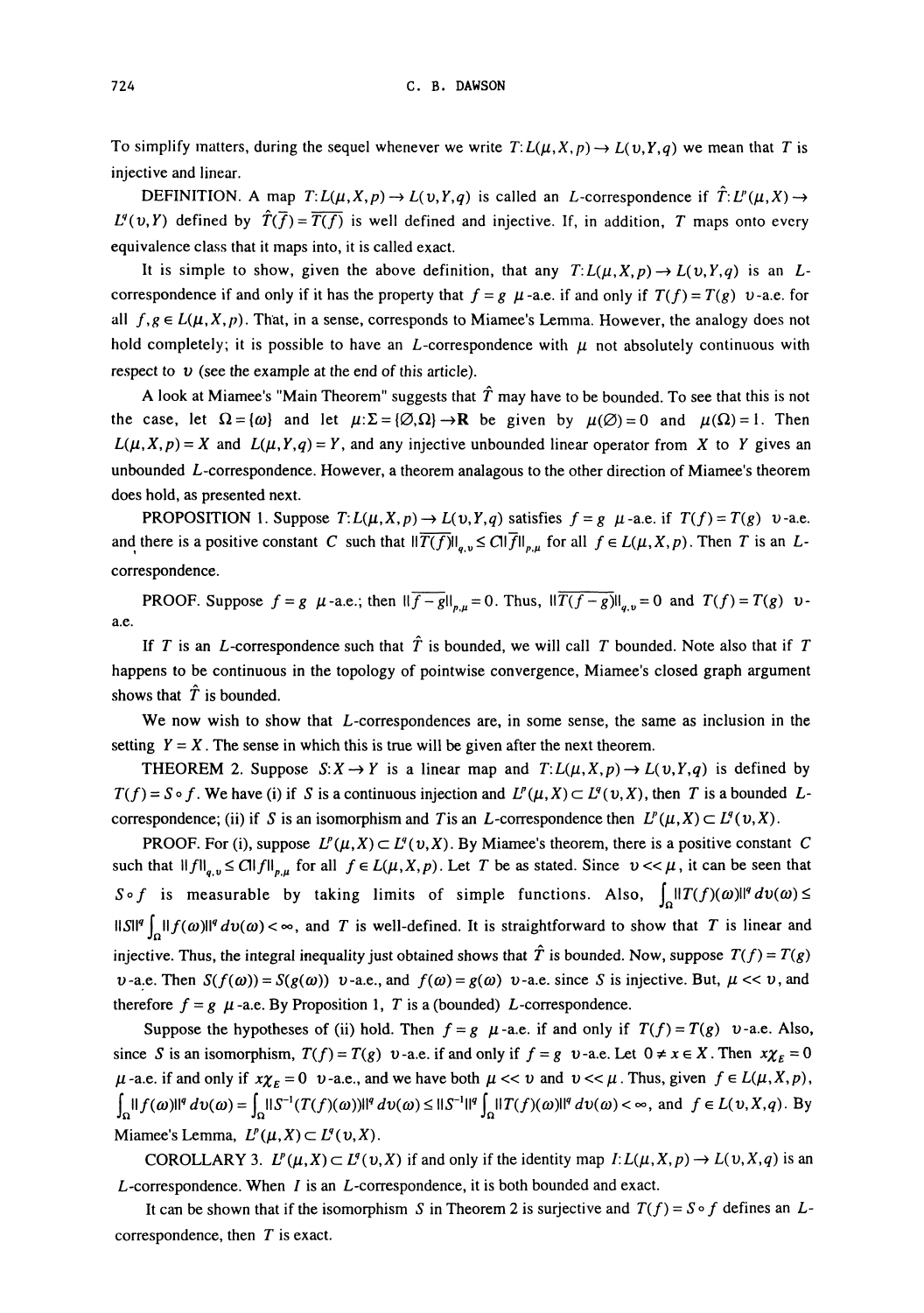### 3. BASIC CHARACTERIZATION THEOREMS AND A CONJECTURE.

Theorem <sup>2</sup> gives <sup>a</sup> way to construct some bounded L-correspondences. A natural question to ask is whether or not there are conditions under which a bounded  $L$ -correspondence must have been constructed in that manner. A necessary condition can quickly be obtained: Let  $x \in X$  and  $E \in \Sigma$ . Then  $T(x\chi_E) = S(x)\chi_E$ . The next theorem shows that this is almost sufficient.

THEOREM 4. Let  $T: L(\mu, X, p) \to L(\nu, Y, q)$  be a bounded L-correspondence such that given  $x \in X$ THEOREM 4. Let  $T: L(\mu, X, p) \to L(\nu, Y, q)$  be a bounded L-correspondence such that given  $x \in X$  and  $E \in \Sigma$ , there is some  $y \in Y$  such that  $T(x\chi_E) = y\chi_E$ . Then there exists a bounded linear injection  $S: X \to Y$  such that  $T(f) = S \circ f$  v-a.e. for all  $f \in L(\mu, X, p)$ .

**PROOF.** Define  $S: X \to Y$  by  $S(x) = y$  where  $T(x\chi_{\Omega}) = y\chi_{\Omega}$ . Let  $E \in \Sigma$ . Then  $T(x\chi_E) + T(x\chi_E) = T(x\chi_E)$  $T(x\chi_{\Omega\setminus E}) = S(x)\chi_{\Omega}$ , and therefore  $T(x\chi_{E}) = S(x)\chi_{E}$ . Let  $f = \sum_{i=1}^{n}x_{i}\chi_{E_{i}}$  be a simple function in canonical form. Then we have

$$
T(f) = \sum_{i=1}^{n} T(x_i \chi_{E_i}) = \sum_{i=1}^{n} S(x_i) \chi_{E_i} = \sum_{i=1}^{n} S \circ (x_i \chi_{E_i}) = S \circ f.
$$
 (3.1)

We now wish to show that S is a bounded linear injection. A simple calculation shows the linearity of S. For boundedness, let  $x \in X$  and note that  $\|\chi \chi_{\Omega}\|_{p,\mu} = \|\chi\| \mu(\Omega)^{1/p}$  and  $\|S(x)\chi_{\Omega}\|_{q,\nu} = \|S(x)\| \nu(\Omega)^{1/q}$ . However, T is bounded; thus, there is some  $M \ge 0$  such that  $||S(x)\chi_{\Omega}||_{a,v} \le M||x\chi_{\Omega}||_{a,u}$ . Therefore,

$$
||S(x)|| \leq M \frac{\mu(\Omega)^{1/p}}{\upsilon(\Omega)^{1/q}} ||x||,
$$
\n(3.2)

and S is bounded. Now suppose  $S(x) = 0$ . Then  $T(x\chi_0) = S(x)\chi_0 = 0$ . Since T is injective,  $x = 0$  and S is injective.

Finally, let  $f \in L(\mu, X, p)$ . Let  $(f_n)$  be a sequence of simple functions in  $L(\mu, X, p)$  such that  $f_n \to f$  in  $L^p(\mu, X)$  and  $f_n \to f$   $\mu$ -a.e. Then  $T(f_n) \to T(f)$  in  $L^p(\nu, Y)$ . Choose a subsequence (still  $f_n \to f$  in  $L^p(\mu, X)$  and  $f_n \to f \mu$ -a.e. Then  $T(f_n) \to T(f)$  in  $L^q(\nu, Y)$ . Choose a subsequence (still denoted by  $(f_n)$ ) such that  $T(f_n) \to T(f)$  pointwise  $\nu$ -a.e. Note that  $\nu \ll \mu$ . Thus, there is a  $\nu$ -null set H off which both  $f_n \to f$  pointwise and  $T(f_n) \to T(f)$  pointwise. Since S is continuous,  $T(f_n) = S \circ f_n \to S \circ f$  pointwise off H. Thus,  $T(f) = S \circ f$  v-a.e.

Next, we show that we cannot guarantee strict equality of  $T(f)$  and  $S \circ f$  under the conditions of Theorem 4.

**PROPOSITION 5. Let T, S be as in Theorem 4 and suppose there is a non-empty**  $\mu$ **-null set. Then** there is a bounded L-correspondence  $T':L(\mu,X,p)\to L(\nu,Y,q)$  such that  $T'(x\chi_E)=S(x)\chi_E$  for all  $x \in X$  and  $E \in \Sigma$ ,  $T'(f) = S \circ f$  v-a.e. for all  $f \in L(\mu, X, p)$ , and for some  $f \in L(\mu, X, p)$ ,  $T'(f) \neq S \circ f$ .

**PROOF.** Let E be a non-empty  $\mu$ -null set. Let A be a Hamel basis for the subspace of  $L(\mu, X, p)$ consisting of all simple functions and let  $f \in L(\mu, X, p)$  be a non-simple function. Let B be a Hamel basis of  $L(\mu, X, p)$  including A and f. Let  $0 \neq x \in X$ . Then given  $g \in L(\mu, X, p)$ , g is expressible as a finite linear combination  $\alpha_r f + \cdots$  of elements of B in a unique way. Note that if g is simple,  $\alpha_s = 0$ . Now define  $T':L(\mu,X,p)\to L(\nu,Y,q)$  by  $T'(g)=T(g)+\alpha_{\kappa}S(x)\chi_{\kappa}$ . Then  $T'$  is linear and  $T'(x\chi_{\kappa})=S(x)\chi_{\kappa}$ for all  $x \in X$  and  $E \in \Sigma$ .

To see that T' is injective, suppose  $T'(g)=0$ . Then  $T(g)=S(-\alpha_x x)\chi_{E}$ . As T is injective,  $g = -\alpha_x x \chi_E$ . Since g is a simple function,  $-\alpha_g = 0$ , and  $g = 0$ .

Finally, recall that  $v \ll \mu$ , and thus  $T'(g) = T(g)$  v-a.e. Consequently, T' is a bounded Lcorrespondence and  $T'(g) = S \circ g$  v-a.e. for all  $g \in L(\mu, X, p)$ . However,  $T'(f) \neq T(f) = S \circ f$ .

The previous theorems dealt with representing  $L$ -correspondences by using a continuous linear injection  $S: X \to Y$ . However, as we are not restricted to using a "natural" embedding for our Lcorrespondences, we may also choose to rearrange our measure space. As an example, let  $(\Omega, \Sigma, \mu)$  be the standard Lebesgue measure space (on [0,1]), and let  $Y = X$  be an arbitrary Banach space. For  $f \in L(\mu, X, p)$ , define